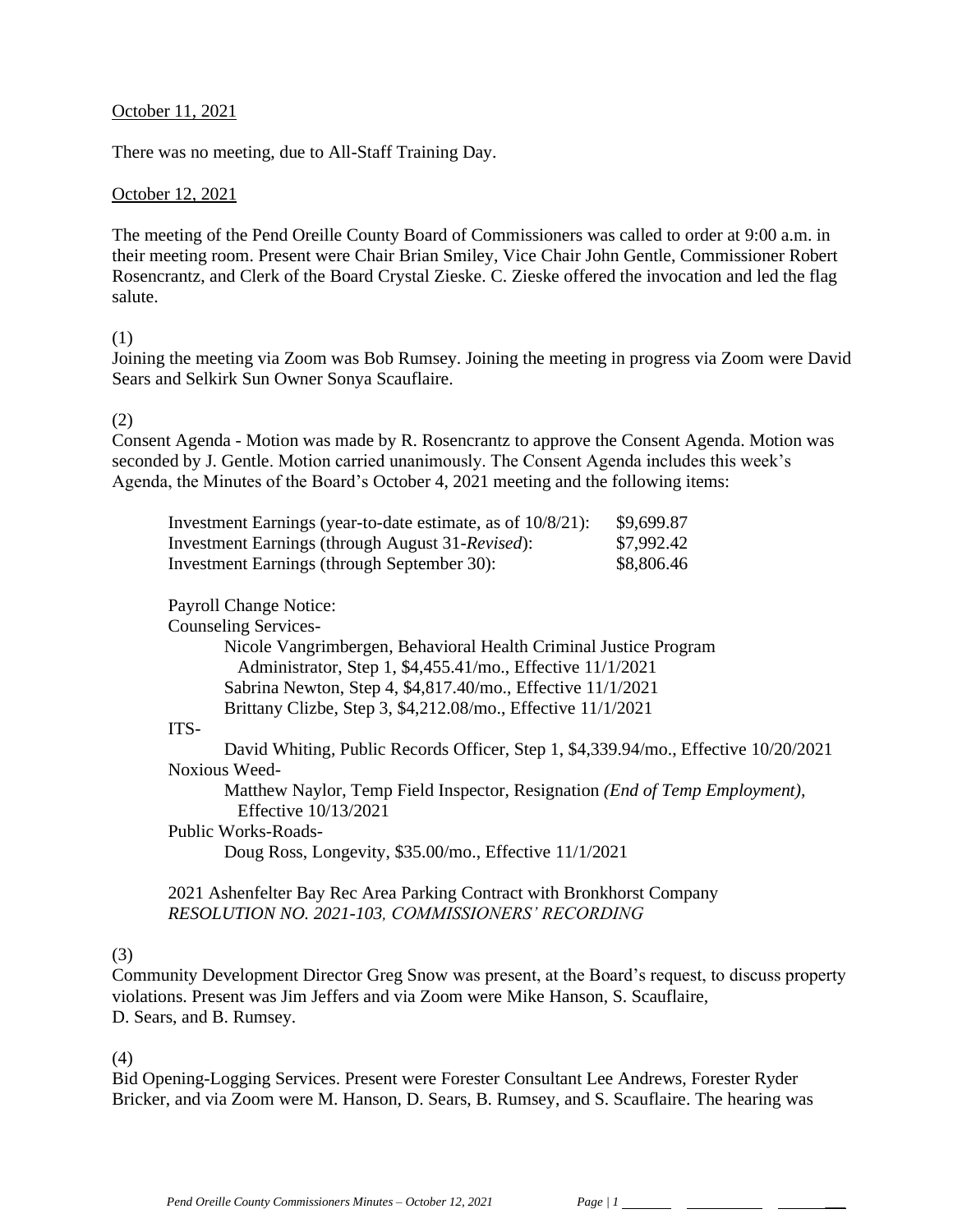opened, and the notice was read. Bids were received from Bronkhorst Company of Elk, WA; JAG, Inc. of Bonners Ferry, ID; and Allen Cramer Logging of Sandpoint, ID. Bids are:

|       |         | Bronkhorst Jag, Inc. Cramer Logging | Destination                                                     |
|-------|---------|-------------------------------------|-----------------------------------------------------------------|
| \$315 | 192.80  | 200                                 | /Mbf net scale for sawlog delivered to Usk, WA                  |
| \$325 | 193     | 204                                 | /Mbf net scale for sawlog delivered to Priest River, ID         |
| \$330 | 203.80  | 210                                 | /Mbf net scale for sawlog delivered to Laclede, ID              |
| \$350 | 220.30  | 220                                 | /Mbf net scale for sawlog delivered to Chilco, ID               |
| \$365 | 236.80  | 229                                 | /Mbf net scale for sawlog delivered to Naples, ID               |
| \$330 | 214.80  | 210                                 | /Mbf net scale for sawlog delivered to Springdale, WA           |
| \$350 | 229/246 | 250                                 | /Mbf net scale for sawlog delivered to Arden & Kettle Falls     |
| \$365 | 247.80  | 259                                 | /Mbf net scale for redcedar sawlog delivered to Kettle Falls    |
| \$385 | 280.80  | 259                                 | /Mbf gross scale for oversize sawlog delivered to Princeton, ID |
| \$325 | 192.80  | 239                                 | /Mbf net scale for cedar pole delivered to Oldtown, ID          |
| \$350 | 215.80  | 249                                 | /Mbf net scale for cedar pole delivered to Sandpoint, ID        |
| \$49  | 33.50   | 31                                  | /ton for hewlog delivered to Usk, WA                            |
| \$25  | 33.50   | current mill rate                   | /ton for pulplog delivered to Usk, WA                           |

R. Rosencrantz asked clarifying questions about the logging services, but no other comments were received. L. Andrews requested permission to review the bids and present the award recommendations later this afternoon. The hearing was closed.

## (5)

Public Works Director Mary Jensen was present for an update. Also in attendance was Receptionist/Administrative Assistant Linda Darcy, and via Zoom were B. Rumsey, D. Sears, S. Scauflaire, and M. Hanson. L. Darcy was introduced as the new PW Office Manager/Risk Manager. M. Jensen reported on the build-out for ER&R, with the tape and texture almost done. A Maintenance update was provided.

## (6)

Motion was made by R. Rosencrantz to approve sending the letter of appreciation to Douglas Ross for five years of dedicated service to the Roads Department. Motion was seconded by J. Gentle. Motion carried unanimously.

#### (7)

Motion was made by J. Gentle to approve the letter to convey our interest in continuing Spokane County Regional Interlocal Leadership Structure (SCRILS) to Spokane County Board of Commissioners c/o Kathleen Torella, Director. Motion was seconded by R. Rosencrantz. Motion carried unanimously.

#### (8)

Motion was made by J. Gentle to approve the appointment of Commissioner Rosencrantz to the Washington Counties Insurance Fund (WCIF) Board of Trustees. Motion was seconded by R. Rosencrantz. Motion carried unanimously.

### (9)

Motion was made by R. Rosencrantz to approve the Memorandum of Agreement with Robert K. Weidner and POC for services to be provided in 2022 at a compensation rate of \$3,000 for the year, and have the Chair sign the agreement. Motion was seconded by J. Gentle. Motion carried unanimously.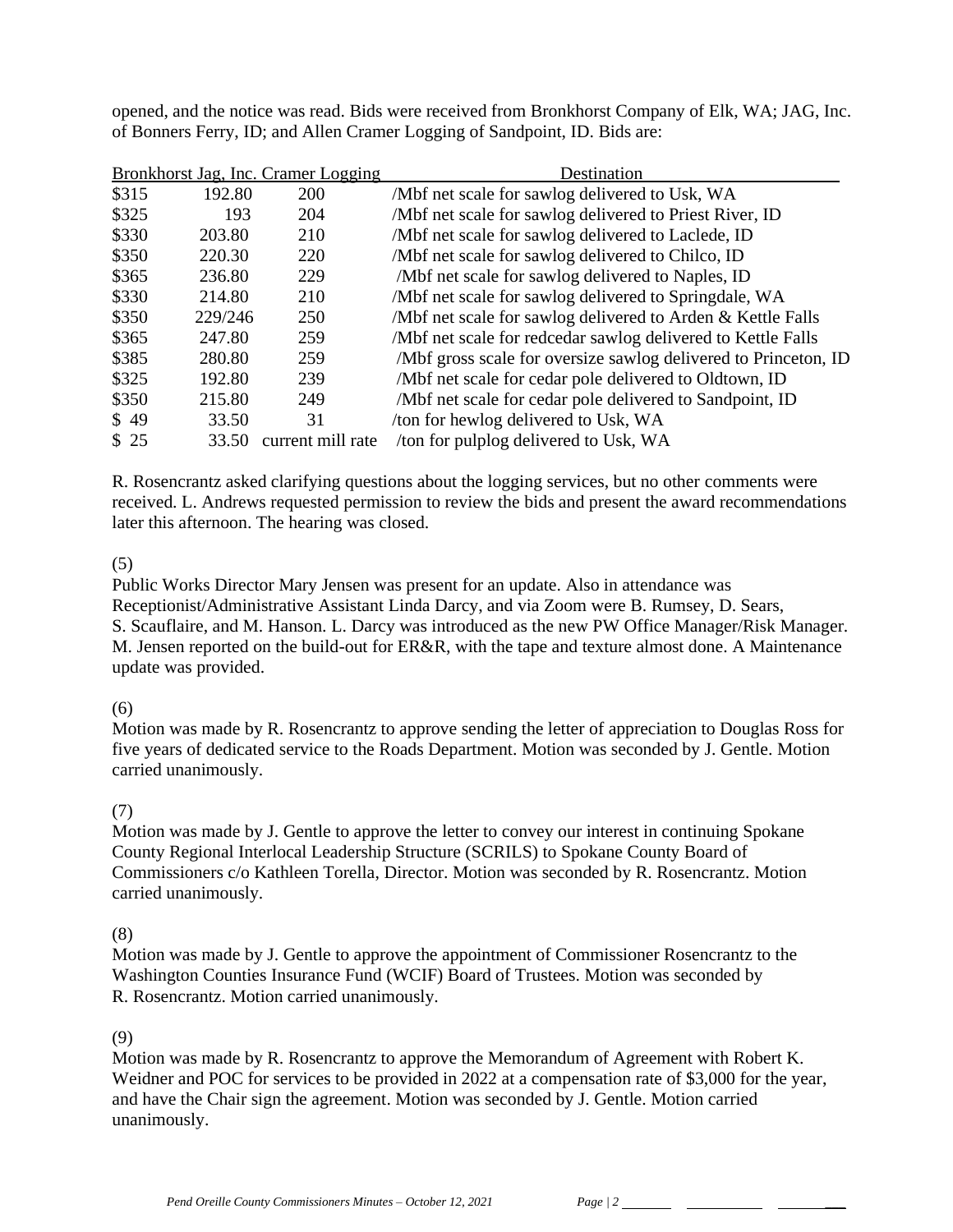Memorandum of Agreement on Behalf of Pend Oreille County, A Member of the Evergreen Forest County Group-A Rural Public Lands County Council Affiliate 2022—Robert K. Weidner *AGREEMENT NO. 2021-40, COMMISSIONERS' RECORDING*

## (10)

B. Smiley provided a report from the Fair Board meeting.

## (11)

The Board recessed for lunch at 12:04 p.m.

## (12)

The Board met in executive session to review the performance of a public employee pursuant to RCW  $42.30.110(1)(g)$  for 15 minutes, from 1:22 p.m. to 1:37 p.m.

## (13)

B. Smiley was excused for 10 minutes, from 1:44 p.m. to 1:54 p.m.

## (14)

2022 Budget Review-Sheriff/Dispatch/Emergency Management/Jail-Present were Sheriff Glenn Blakeslee, 911 Coordinator Steve West, Emergency Management Deputy Director JoAnn Boggs, Executive Administrative Assistant Dawn Taylor, Jail Captain Bill Zamora, Undersheriff Geoff Rusho, Auditor Marianne Nichols, Financial Manager Jill Shacklett, and present via Zoom were Commissioner Programs/HR Assistant Christine Rahoun, ITS Administrative Assistant/Civil Deputy Glennis Stott, and Jeff Taylor.

## (15)

G. Blakeslee remained to discuss dispatch staffing. Present were Communications Supervisor Tina Garayalde, S. West, J. Boggs, B. Zamora, G. Rusho, and C. Rahoun, and via Zoom were J. Taylor and G. Stott.

# (16)

Motion was made by J. Gentle to approve the American Rescue Plan Act ("ARPA") Subrecipient Agreement Between Pend Oreille County and Public Utility District No. 1 of Pend Oreille County, and have the Chair sign. Motion was seconded by R. Rosencrantz. Motion carried unanimously.

American Rescue Plan Act ("ARPA") Subrecipient Agreement Between Pend Oreille County and Public Utility District No. 1 of Pend Oreille County *AGREEMENT NO. 2021-41, COMMISSIONERS' RECORDING*

# (17)

The Board met in executive session for an employee evaluation pursuant to RCW 42.30.110(1)(g) for 45 minutes, from 3:52 p.m. to 4:37 p.m. Present was C. Zieske. An additional 5 minutes was requested until 4:42 p.m.

# (18)

# Correspondence Received:

10.4 Evergreen Forest County Group-Letter re: National Forest Counties/Bob Weidner

10.5 POC Fire District No. 5-Resolution 10.05.2021.1 2021 Supplemental Budget Adoption, Resolution 10.05.2021.2 2022 Budget Adoption and Levy Certification